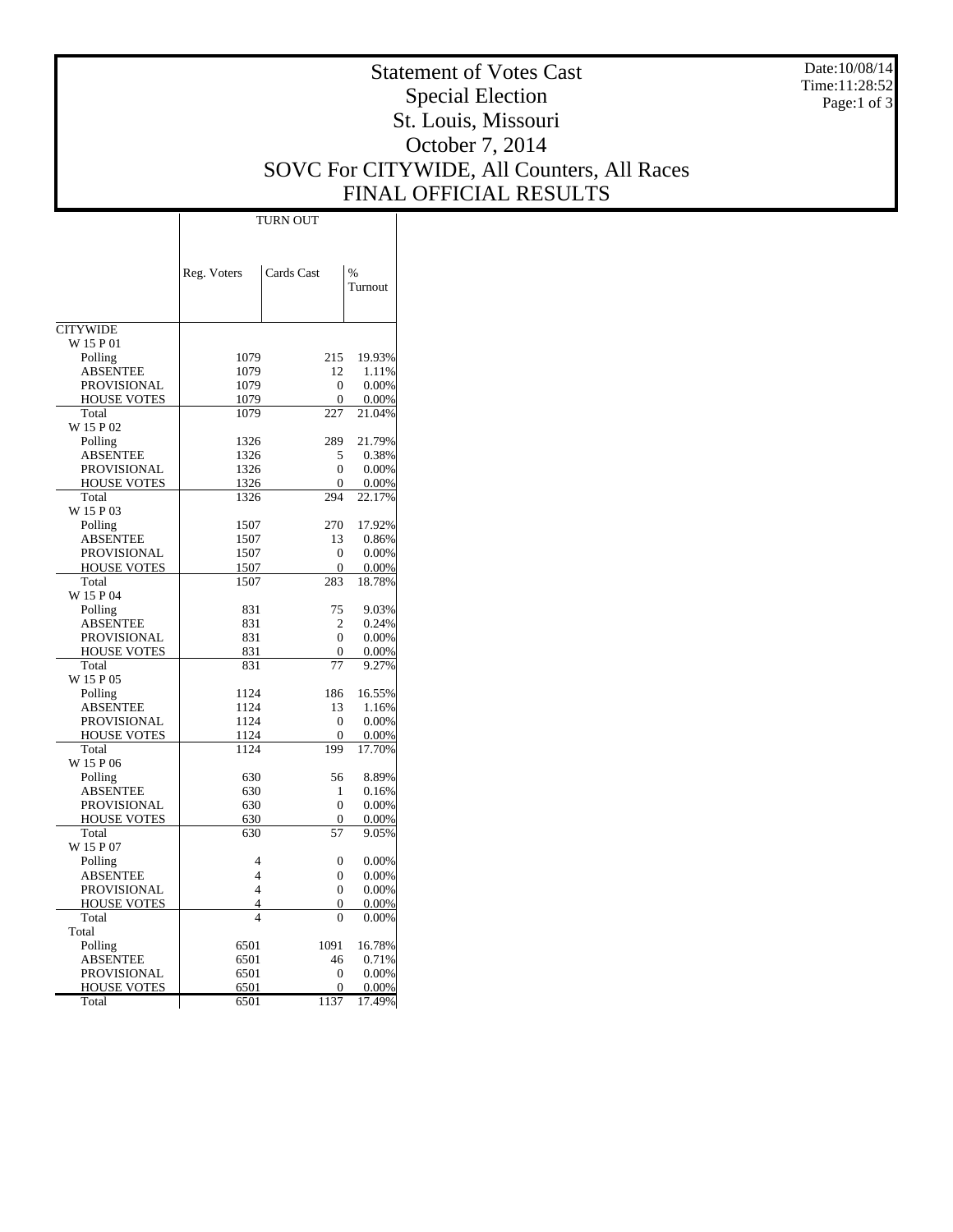Date:10/08/14 Time:11:28:52 Page:2 of 3

## Statement of Votes Cast Special Election St. Louis, Missouri October 7, 2014 SOVC For CITYWIDE, All Counters, All Races FINAL OFFICIAL RESULTS

## WD 15 ALDERMAN

|                              | Reg. Voters    | Times<br>Counted | <b>Total Votes</b> | <b>MELISSA</b><br><b>MCDANIEL</b> |           |                  |        | <b>JOSHUA SIMPSON   MEGAN GREEN</b> |                          |
|------------------------------|----------------|------------------|--------------------|-----------------------------------|-----------|------------------|--------|-------------------------------------|--------------------------|
|                              |                |                  |                    |                                   |           |                  |        |                                     |                          |
| <b>CITYWIDE</b><br>W 15 P 01 |                |                  |                    |                                   |           |                  |        |                                     |                          |
|                              | 1079           | 215              | 215                | 28                                | 13.02%    | 9                | 4.19%  | 100                                 | 46.51%                   |
| Polling<br><b>ABSENTEE</b>   | 1079           | 12               | 12                 | 3                                 | 25.00%    | $\mathbf{1}$     | 8.33%  | 4                                   | 33.33%                   |
| <b>PROVISIONAL</b>           | 1079           | $\overline{0}$   | $\mathbf{0}$       | $\mathbf{0}$                      |           | $\mathbf{0}$     |        | $\mathbf{0}$                        |                          |
| <b>HOUSE VOTES</b>           | 1079           | $\overline{0}$   | $\overline{0}$     | $\mathbf{0}$                      |           | $\mathbf{0}$     |        | $\mathbf{0}$                        |                          |
| Total                        | 1079           | 227              | 227                | 31                                | 13.66%    | 10               | 4.41%  | 104                                 | 45.81%                   |
| W 15 P 02                    |                |                  |                    |                                   |           |                  |        |                                     |                          |
| Polling                      | 1326           | 289              | 289                | 19                                | 6.57%     | 16               | 5.54%  | 118                                 | 40.83%                   |
| <b>ABSENTEE</b>              | 1326           | 5                | 5                  | $\overline{c}$                    | 40.00%    | 1                | 20.00% | $\overline{c}$                      | 40.00%                   |
| <b>PROVISIONAL</b>           | 1326           | $\boldsymbol{0}$ | $\Omega$           | $\theta$                          |           | $\boldsymbol{0}$ |        | $\boldsymbol{0}$                    | J.                       |
| <b>HOUSE VOTES</b>           | 1326           | $\overline{0}$   | $\Omega$           | $\mathbf{0}$                      |           | $\overline{0}$   |        | $\overline{0}$                      | $\overline{\phantom{a}}$ |
| Total                        | 1326           | 294              | 294                | 21                                | 7.14%     | 17               | 5.78%  | 120                                 | 40.82%                   |
| W 15 P 03                    |                |                  |                    |                                   |           |                  |        |                                     |                          |
| Polling                      | 1507           | 270              | 270                | 19                                | 7.04%     | 13               | 4.81%  | 131                                 | 48.52%                   |
| <b>ABSENTEE</b>              | 1507           | 13               | 13                 | 5                                 | 38.46%    | 1                | 7.69%  | $\overline{4}$                      | 30.77%                   |
| <b>PROVISIONAL</b>           | 1507           | $\mathbf{0}$     | $\mathbf{0}$       | $\mathbf{0}$                      | L,        | $\boldsymbol{0}$ |        | $\boldsymbol{0}$                    |                          |
| <b>HOUSE VOTES</b>           | 1507           | $\mathbf{0}$     | $\mathbf{0}$       | $\mathbf{0}$                      |           | $\boldsymbol{0}$ |        | $\mathbf{0}$                        |                          |
| Total                        | 1507           | 283              | 283                | 24                                | 8.48%     | 14               | 4.95%  | 135                                 | 47.70%                   |
| W 15 P 04                    |                |                  |                    |                                   |           |                  |        |                                     |                          |
| Polling                      | 831            | 75               | 75                 | 16                                | 21.33%    | 6                | 8.00%  | 23                                  | 30.67%                   |
| <b>ABSENTEE</b>              | 831            | $\overline{2}$   | $\overline{2}$     | $\mathbf{1}$                      | 50.00%    | $\mathbf{1}$     | 50.00% | $\overline{0}$                      | 0.00%                    |
| <b>PROVISIONAL</b>           | 831            | $\overline{0}$   | $\overline{0}$     | $\overline{0}$                    | L,        | $\overline{0}$   | ÷,     | $\mathbf{0}$                        | $\overline{\phantom{a}}$ |
| <b>HOUSE VOTES</b>           | 831            | $\Omega$         | $\Omega$           | $\Omega$                          |           | $\overline{0}$   |        | $\mathbf{0}$                        |                          |
| Total                        | 831            | 77               | 77                 | 17                                | 22.08%    | $\tau$           | 9.09%  | 23                                  | 29.87%                   |
| W 15 P 05                    |                |                  |                    |                                   |           |                  |        |                                     |                          |
| Polling                      | 1124           | 186              | 186                | 17                                | 9.14%     | 6                | 3.23%  | 110                                 | 59.14%                   |
| <b>ABSENTEE</b>              | 1124           | 13               | 13                 | $\overline{4}$                    | 30.77%    | 3                | 23.08% | 2                                   | 15.38%                   |
| <b>PROVISIONAL</b>           | 1124           | $\boldsymbol{0}$ | $\boldsymbol{0}$   | $\boldsymbol{0}$                  |           | $\boldsymbol{0}$ |        | $\boldsymbol{0}$                    |                          |
| <b>HOUSE VOTES</b>           | 1124           | $\overline{0}$   | $\overline{0}$     | $\mathbf{0}$                      |           | $\overline{0}$   |        | $\boldsymbol{0}$                    |                          |
| Total                        | 1124           | 199              | 199                | 21                                | 10.55%    | 9                | 4.52%  | 112                                 | 56.28%                   |
| W 15 P 06                    |                |                  |                    |                                   |           |                  |        |                                     |                          |
| Polling                      | 630            | 56               | 56                 | 8                                 | 14.29%    | 6                | 10.71% | 27                                  | 48.21%                   |
| <b>ABSENTEE</b>              | 630            | 1                | 1                  |                                   | 1 100,00% | $\mathbf{0}$     | 0.00%  | $\mathbf{0}$                        | 0.00%                    |
| <b>PROVISIONAL</b>           | 630            | $\overline{0}$   | $\mathbf{0}$       | $\mathbf{0}$                      |           | $\boldsymbol{0}$ |        | $\mathbf{0}$                        | ÷.                       |
| <b>HOUSE VOTES</b>           | 630            | $\overline{0}$   | $\mathbf{0}$       | $\boldsymbol{0}$                  |           | $\mathbf{0}$     |        | $\mathbf{0}$                        |                          |
| Total                        | 630            | 57               | 57                 | 9                                 | 15.79%    | 6                | 10.53% | 27                                  | 47.37%                   |
| W 15 P 07                    |                |                  |                    |                                   |           |                  |        |                                     |                          |
| Polling                      | $\overline{4}$ | $\overline{0}$   | $\overline{0}$     | $\mathbf{0}$                      |           | $\boldsymbol{0}$ |        | $\overline{0}$                      |                          |
| <b>ABSENTEE</b>              | $\overline{4}$ | $\mathbf{0}$     | $\overline{0}$     | $\mathbf{0}$                      |           | $\overline{0}$   |        | $\mathbf{0}$                        |                          |
| <b>PROVISIONAL</b>           | 4              | $\theta$         | $\theta$           | $\Omega$                          |           | $\boldsymbol{0}$ |        | $\boldsymbol{0}$                    |                          |
| <b>HOUSE VOTES</b>           | $\overline{4}$ | $\overline{0}$   | $\overline{0}$     | $\overline{0}$                    | ٠         | $\mathbf{0}$     | L,     | $\overline{0}$                      |                          |
| Total                        | $\overline{4}$ | $\theta$         | $\theta$           | $\overline{0}$                    |           | $\overline{0}$   |        | $\overline{0}$                      |                          |
| Total                        |                |                  |                    |                                   |           |                  |        |                                     |                          |
| Polling                      | 6501           | 1091             | 1091               | 107                               | 9.81%     | 56               | 5.13%  | 509                                 | 46.65%                   |
| <b>ABSENTEE</b>              | 6501           | 46               | 46                 | 16                                | 34.78%    | $\tau$           | 15.22% | 12                                  | 26.09%                   |
| <b>PROVISIONAL</b>           | 6501           | $\overline{0}$   | $\overline{0}$     | $\theta$                          |           | $\overline{0}$   |        | $\mathbf{0}$                        |                          |
| <b>HOUSE VOTES</b>           | 6501           | $\overline{0}$   | $\mathbf{0}$       | $\mathbf{0}$                      |           | $\mathbf{0}$     |        | $\mathbf{0}$                        |                          |
| Total                        | 6501           | 1137             | 1137               | 123                               | 10.82%    | 63               | 5.54%  | 521                                 | 45.82%                   |